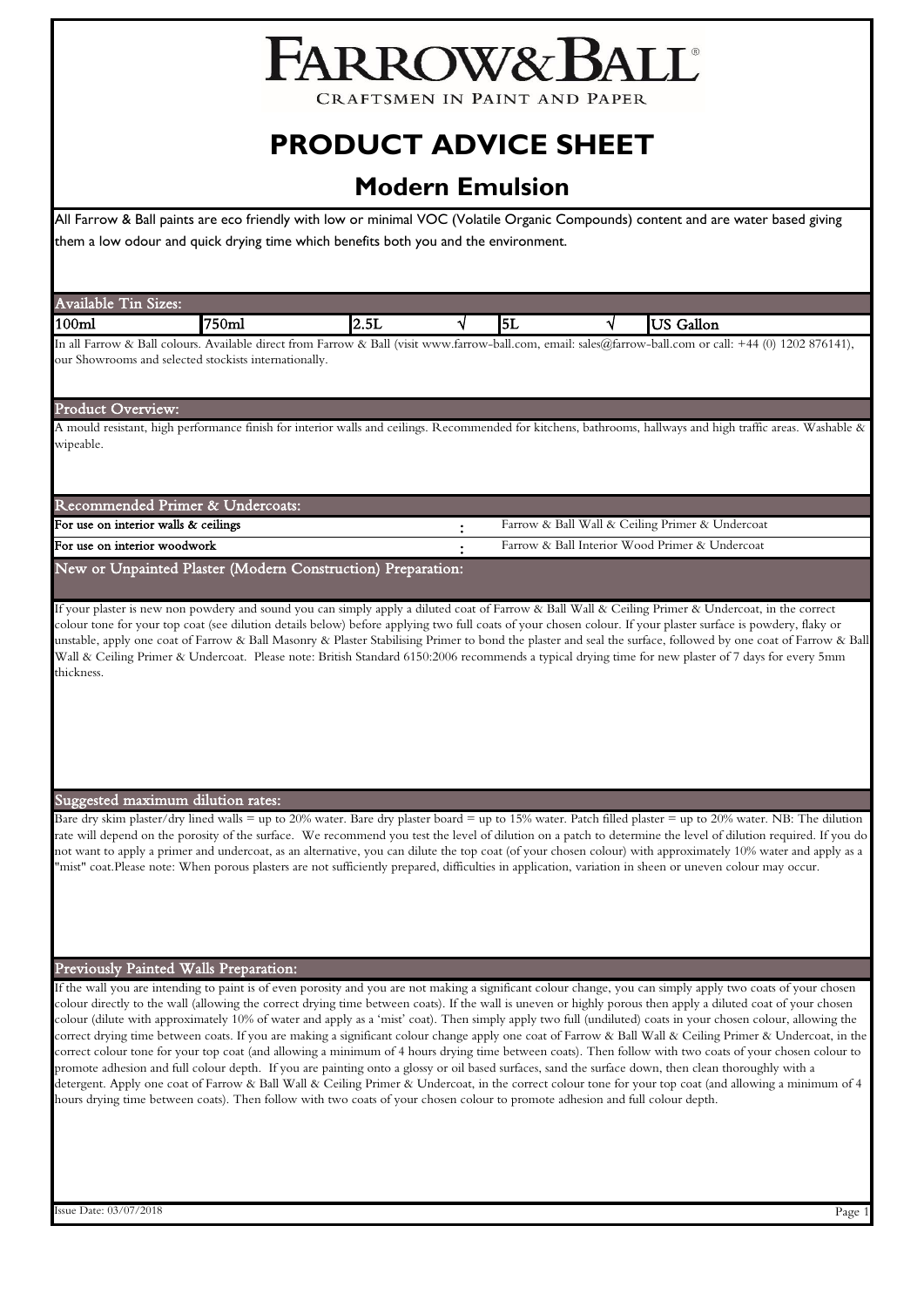### Painting Lining Wallpaper:

For unpainted Lining Paper apply one coat of diluted Farrow & Ball Wall & Ceiling Primer & Undercoat (maximum 15% water), in the correct colour tone for your top coat (see dilution details below) before applying two full coats of your chosen colour. NB: The dilution rate will depend on the porosity of the surface. We recommend you test the level of dilution on a patch to determine the level of dilution required. If you do not want to apply a primer and undercoat, as an alternative, you can dilute the top coat with approximately 10% water and apply as a "mist" coat. Please note: When porous papers are not sufficiently prepared, difficulties in application, variation in sheen or uneven colour may occur.

#### Knotty or Resinous Wood Preparation:

Heat the knot to draw out any excess resin (we recommend using a hot air paint stripper). Scrape off any residue resin, and then thoroughly clean the area with white or methylated spirit. Allow the area to dry thoroughly before continuing.

#### New and Unpainted Interior Wood (Not Floors) Preparation:

Ensure all surfaces are sound, clean, dry and free from dirt, grease and other contamination. Fill any cracks, holes and open joints with an appropriate filler. To improve the paint's adhesion, lightly sand the surface. Patch prime any knotty or resinous areas with Farrow & Ball Wood Knot & Resin Blocking Primer. Apply a diluted coat of Farrow & Ball Interior Wood Primer & Undercoat (20 % water) in the correct colour tone for your top coat, followed by one full (undiluted) coat. Allow a minimum of 4 hours drying time between coats. Apply two coats of your chosen Farrow & Ball finish, allowing the correct drying time between coats.

# Previously Painted Interior Wood (Not Floors) Preparation:

Ensure all surfaces are sound, clean, dry and free from dirt, grease and other contamination. Remove any areas of old paint which are peeling or blistering as flaking or peeling can occur if you paint over weak paint layers. Blend and 'feather' the edges of areas of old paint, as this helps to smooth out the surface. Fill any cracks, holes and open joints with an appropriate filler. Lightly sand the surface to improve paint adhesion. Patch prime any bare knotty or resinous areas with Farrow & Ball Wood Knot & Resin Blocking Primer. Apply one coat of Farrow & Ball Interior Wood Primer & Undercoat, in the correct colour tone for your top coat (and allowing a minimum of 4 hours drying time between coats). Then apply two coats of your chosen Farrow & Ball finish, allowing the correct drying time between coats.

### Interior MDF Preparation:

Where possible always aim to use high quality MDF, as higher quality MDF tends not to suffer from raised fibres and so will not require surface sanding. Lower quality MDF may contain less tightly bound fibres, which may become raised as paint is applied. If the fibres do become raised, lightly sand the surface between coats to ensure a smooth finish. Lightly sand the edges of the MDF to provide a sound surface and to reduce paint absorption. Apply one coat of Farrow & Ball Wood Floor Primer & Undercoat, in the correct colour tone for your top coat and allowing a minimum of 4 hours drying time between coats. Apply two coats of your chosen Farrow & Ball finish, allowing the correct drying time between coats. Waxed or Highly Polished Surface Preparation: If you are painting onto previously waxed or highly polished surfaces, you will need to remove the existing coating of treatment by sanding back prior to painting. We recommend testing a small area as Farrow & Ball paints may not be compatible with some waxes and polishes.

#### Using Interior Caulks & Sealants

Where small gaps and cracks require filling or sealing, best results are achieved with an acrylic based decorators' caulk which is a water-based, flexible filler Use the minimum of caulk necessary as a smaller bead will dry quicker and will be less prone to cracking. Follow the manufacturer's application instructions and drying times (typically  $2-3$  hours) before applying your chosen Farrow & Ball finish. Estate Eggshell, Full Gloss and Dead Flat – 2 coats may be applied directly (allowing a minimum of 4 hours drying time between coats). Estate Emulsion and Modern Emulsion – Apply an undiluted coat of Wall & Ceiling Primer & Undercoat in the correct colour tone for your top coat (allowing a minimum of 4 hours drying time between coats) followed by 2 coats of your chosen top coat (once again allowing a minimum of 4 hours drying time between coats).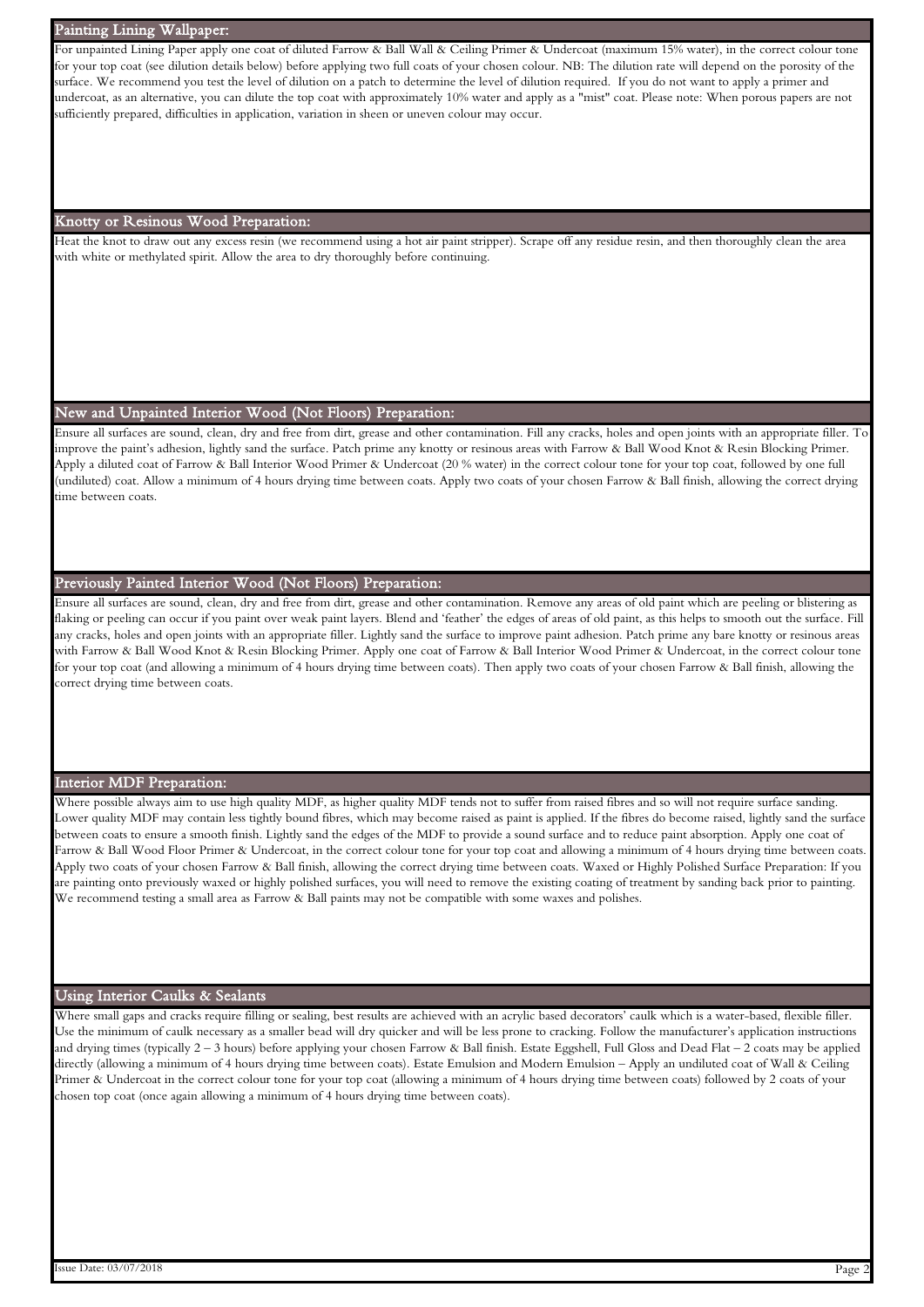### Painting Over Interior Wall Fillers

For best results always use a filler which has the same porosity and density as the surface which is being repaired. Fillers which have a different porosity or density may lead to visible differences in colour or tone. Follow the filler manufacturer's application instructions and drying times then apply a diluted coat (20 – 25%) of Farrow & Ball Wall & Ceiling Primer & Undercoat in the correct colour tone for your top coat (and allowing a minimum of 4 hours drying time between coats). Then follow with two coats of your chosen colour to promote adhesion and full colour depth.

#### How to Apply Paint to Walls by Brush:

Stir thoroughly before use. Ensure all surfaces are sound, clean, dry and free from dirt, grease and other contamination. Please note that flaking or peeling may occur if you paint over weak paint layers - to avoid this sand back any previous weak paint layers before you start painting. Where required apply Farrow & Ball Wall & Ceiling Primer & Undercoat to improve paint adhesion and promote depth of colour. Using a fine-tipped synthetic bristled brush, apply the paint in a vertical direction then spread the paint out evenly in a horizontal direction, maintaining a wet edge as you work. When cutting in along edges avoid painting over the cut in areas for at least 40 minutes as brush dragging may occur. On application of the final coat lay off the paint in a single direction to ensure that any brush marks and brush patterning effects (sometimes visible in certain lighting conditions) are minimised.

## How to Apply Paint to Walls by Roller:

Stir thoroughly before use. Roller application - Using a medium pile woven polyester roller, apply the paint in diagonal strokes to create either an 'M', 'W' or 'V' shape. Fill in and over the shape you have just painted to spread the paint evenly. Repeat this process, working in small sections. Maintain a wet edge as you work to minimise roller marks. When cutting in along edges avoid painting over the cut in areas for at least 40 minutes as roller dragging may occur. On application of the final coat lay off the paint in a single direction to ensure that any roller patterning effects (sometimes visible in certain lighting conditions) are minimised.

## How to Apply Paint to Trim by Brush:

Stir thoroughly before use. By 'trim' we mean: skirting boards, picture rails, dado rails, doors, door frames and architraves, interior window sills and window frames (providing they aren't plastic). Farrow & Ball paints are water borne, and unlike solvent borne paints, water borne paint is more resistant to sagging and you will achieve the best finish by painting a thicker coat. For best results use a quality fine-tipped synthetic bristled paint brush (e.g. Farrow & Ball Paint Brush). Load the brush well and apply a generous first coat. Brushing first in a vertical direction then in a horizontal direction until an even coating has been applied. Finish by 'laying off' the paint in one direction using light pressure, with the brush held at an angle of approximately 30°. Do not "overwork" the paint or attempt to brush it out in thin even coats as you would a traditional solvent borne paint as this may create excess brush marks. Allow to dry completely (for a minimum of 4 hours) before applying a second coat following the same technique as before.

## How to Apply Paint to Trim by Roller:

Stir thoroughly before use. By 'trim' we mean: skirting boards, picture rails, dado rails, doors, door frames and architraves, interior window sills and window frames (providing they aren't plastic). This paint finish can also be applied using a Medium Pile Woven Polyester Roller. This will provide a good finish with minimal stippling and is a quick method of application. However, where an optimum finish is required, we would recommend brush application using a Farrow & Ball fine-tipped, synthetic bristled brush.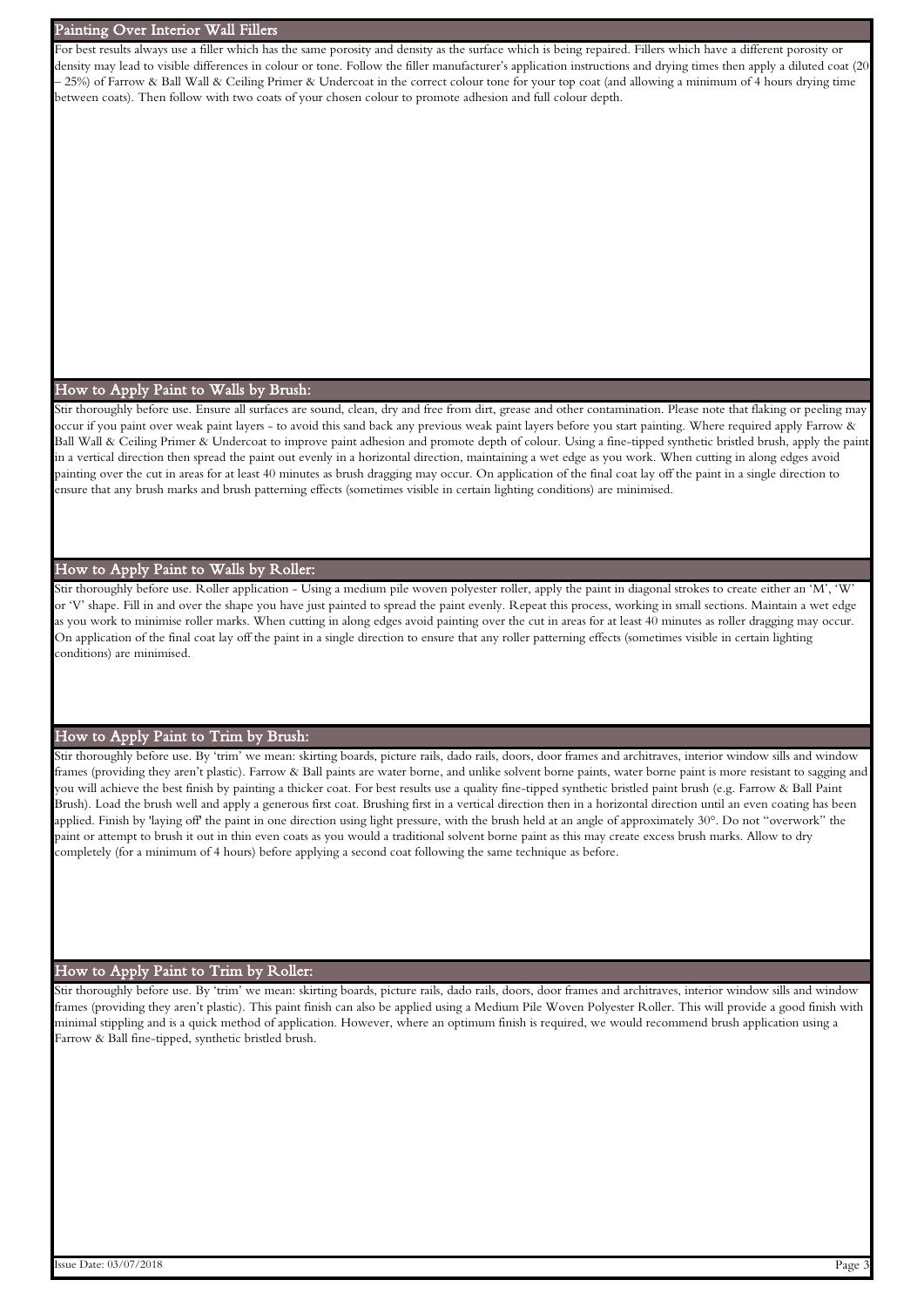Spray Settings:

Airless Spraying – Good results can be achieved by the set up of 18 thou (457µm) 65° angle tip using a pressure of between 2000 - 2400 psi (138 - 165 bar). Refer to separate spraying advice sheet for further details. HVLP Spraying – Depending on the apparatus used, the paint may need to be diluted with water by up to 30%. Experiment with air control valve, material flow adjustment, fan size and spray pattern settings on a piece of cardboard or an inconspicuous area until a satisfactory finish is achieved. Apply several thin coats, allowing each coat to dry fully before applying the next one.

### Advice for Repairing Damage and Touching In:

If your paintwork becomes damaged or marked you may need to repaint. To achieve the best results we recommend applying a single coat of paint over the entire wall or walls that have the damage, using the same batch of paint you originally carried the work out with. This best practice will avoid any noticeable variation in colour or finish. If you do chose to touch-in to repair damage, the following recommendations will help you achieve the optimum finish.

1. Always aim to use the same batch of paint. If you use a different batch, although we control colour to tight specifications, you may observe slight colour and sheen variations. If you are unable to use the same batch of paint we recommend that you apply a single coat of a different paint batch to an entire wall as any slight variations will be much less noticeable when observing from wall to wall.

2. Always use the same preparation techniques when you make any repairs as you used when you originally painted the wall. It may not always be possible to achieve a perfectly consistent finish – if for example you have used filler which has a different texture and absorbency to the rest of the wall, this may cause a slightly patchy finish.

3. Always use the same application tool and method as when you originally painted this wall. Ensure that the edges of the touched in paint are blended in "feathered" to make the transition between old and new paint areas less noticeable.

4. Over time the colour of the paint, whether on the wall or in the tin, may slightly alter. Therefore the newer the paintwork is, the better the finish you will achieve by touching-in.

Please note that when touching in the darker the colour and higher the sheen the more difficult it will be to achieve a uniform finish compared to lighter coloured, lower sheen paints.

Picture Framing:

As Modern Emulsion has a matt finish, care should be taken when painting darker shades of colour. Always keep a wet edge while painting as losing the wet edge during application can lead to a common decorating problem known as "Flashing" (a halo effect where two edges of paint meet).

## Other Product Applications:

If you wish to use Farrow & Ball products for any applications which are not featured here, please contact Customer Services for advice on +44 (0) 1202 876141 or email customer.services@farrow-ball.com. Please note that calls may be recorded for training purposes.

Sue Date: 03/07/2018 Page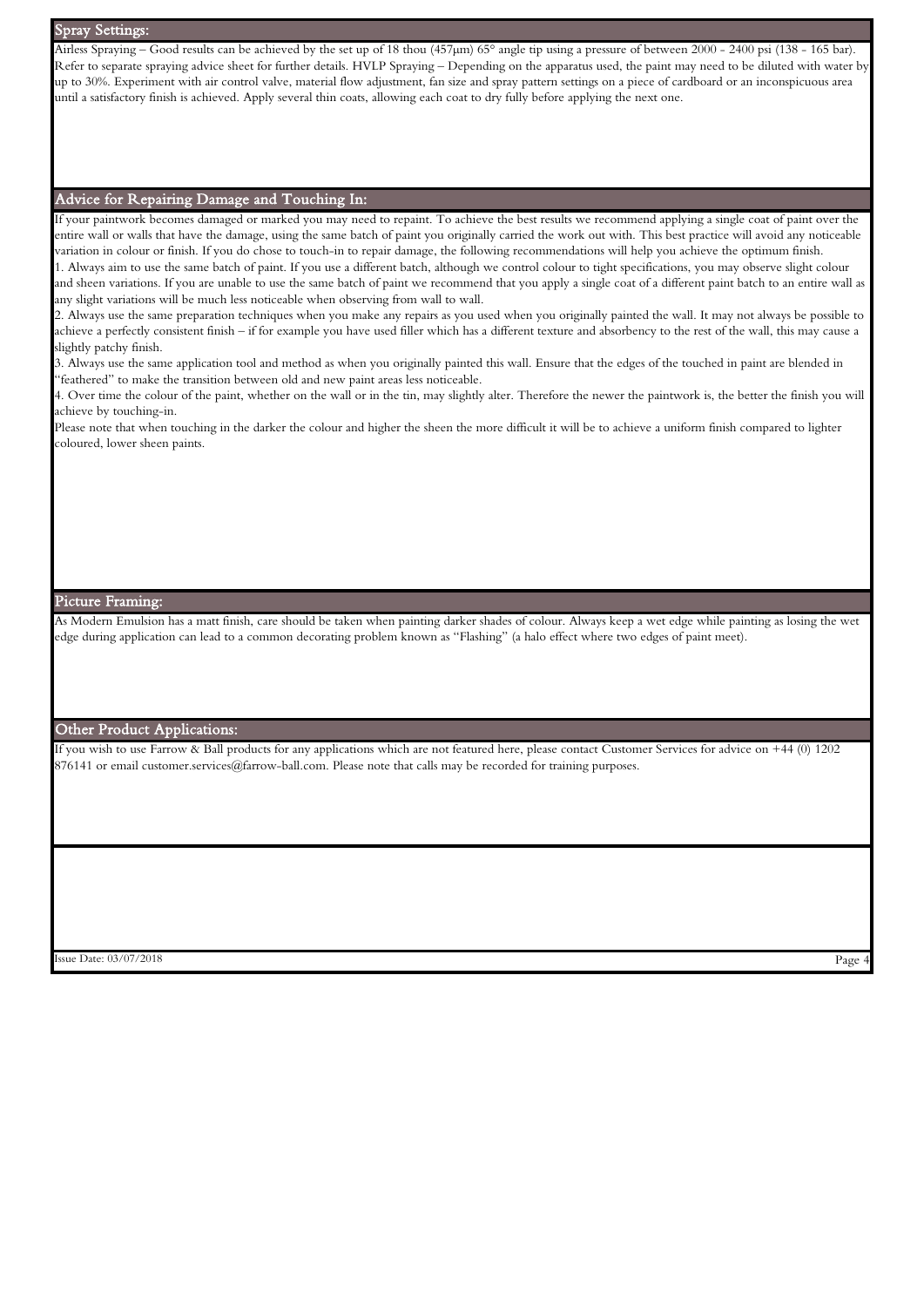| Coverage Rate (m2/l per coat):                                                                                                                 | <b>Drying Time:</b>                                                                                                                                                                                                                                                                                                                   |
|------------------------------------------------------------------------------------------------------------------------------------------------|---------------------------------------------------------------------------------------------------------------------------------------------------------------------------------------------------------------------------------------------------------------------------------------------------------------------------------------|
| Up to 12                                                                                                                                       | Dry in 2 hours.                                                                                                                                                                                                                                                                                                                       |
| <b>Typical Recoat Time:</b>                                                                                                                    | Curing Time:                                                                                                                                                                                                                                                                                                                          |
| Recoat after 4 hours                                                                                                                           | Please note that some darker paint colours will take up to 14 days to achieve<br>full hardness, strength and durability.                                                                                                                                                                                                              |
| Recommended Number of Coats:                                                                                                                   | Sheen Level:                                                                                                                                                                                                                                                                                                                          |
| $2^{\star}$                                                                                                                                    | 7%                                                                                                                                                                                                                                                                                                                                    |
| applying over solvent based coatings.                                                                                                          | *Darker/stronger colours may require additional coats. Please note: The drying and Recoat times provided are based on applying paint in normal conditions -<br>drying times may be longer in cooler and/or higher humidity environments. Darker colours may take longer to dry. Allow a minimum of 14 days before                     |
| <b>Application Information:</b>                                                                                                                |                                                                                                                                                                                                                                                                                                                                       |
| Do not paint in temperatures below 10°C or in excessive heat above 30°C.                                                                       |                                                                                                                                                                                                                                                                                                                                       |
| Water Vapour Permeability according to DIN EN ISO 7783-2 (sd [m]):                                                                             |                                                                                                                                                                                                                                                                                                                                       |
| breathability.                                                                                                                                 | 0.380 (Class II, limit >0.14 <1.4). This is the resistance of the paint film to water vapour expressed as the equivalent thickness of air in metres. The lower the<br>sd value the more breathable the paint film. Paint breathability is class rated, from Class I to Class III. Class II in this instance denotes a medium level of |
| Colour Accuracy:                                                                                                                               |                                                                                                                                                                                                                                                                                                                                       |
| more than one tin of the same colour is to be used ensure that batch numbers are identical or intermix before use. Stir thoroughly before use. | Check for colour accuracy prior to use as Farrow & Ball will not be liable for decorating costs caused as a result of an incorrect colour being applied. When                                                                                                                                                                         |
| Water Contact:<br>To extend the service life of this finish, standing surface water should not be allowed to pool on horizontal surfaces.      |                                                                                                                                                                                                                                                                                                                                       |
|                                                                                                                                                |                                                                                                                                                                                                                                                                                                                                       |
| Cleaning:                                                                                                                                      |                                                                                                                                                                                                                                                                                                                                       |
| Modern Emulsion is washable, wipeable & stain resistant. Wipe gently with a soft damp cloth or sponge.                                         |                                                                                                                                                                                                                                                                                                                                       |
| Clean Up:                                                                                                                                      |                                                                                                                                                                                                                                                                                                                                       |
| Clean brushes / rollers with warm soapy water.                                                                                                 |                                                                                                                                                                                                                                                                                                                                       |
| Storage Advice:                                                                                                                                |                                                                                                                                                                                                                                                                                                                                       |
| deterioration of contents or packaging after this date.                                                                                        | This product is water based and must be protected from frost and extreme temperatures. Use within 6 months of purchase. We accept no responsibility for the                                                                                                                                                                           |
| Environmental & Disposal Advice:                                                                                                               |                                                                                                                                                                                                                                                                                                                                       |
| Environmental Department for disposal instructions. Metal containers may be recycled.                                                          | Do not empty into drains or watercourses. Dispose of contents/container to waste disposal site in accordance with local/national regulations. Contact the local                                                                                                                                                                       |